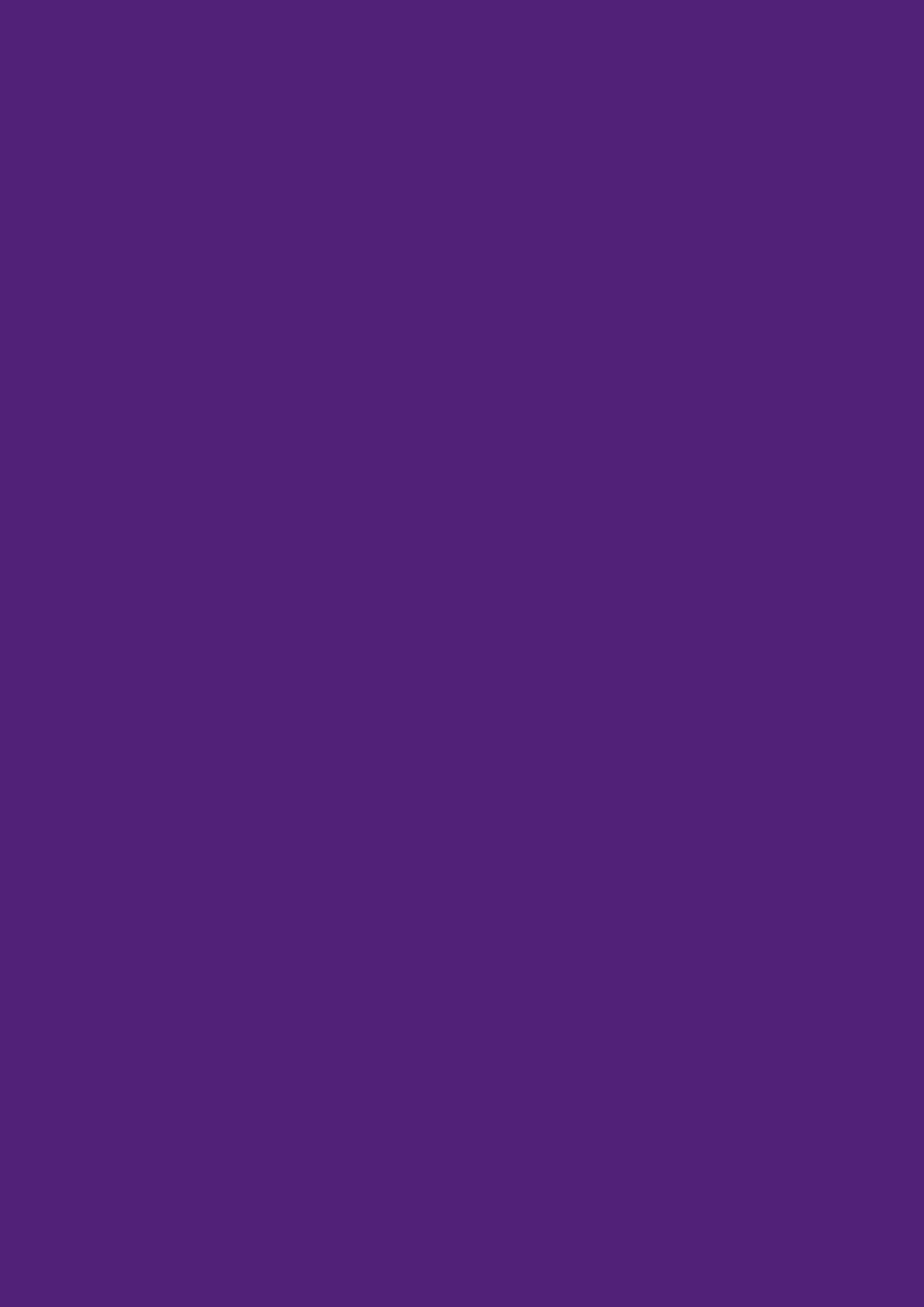### **Contents**

| EU Benchmark Regulation: What you need to know | 04 |
|------------------------------------------------|----|
| Benchmarks: A recent history                   | 05 |
| Key regulations and business standards         | 06 |
| The EU Benchmark Regulation (BMR)              | 08 |
| BMR 2018: Are you ready?                       | 15 |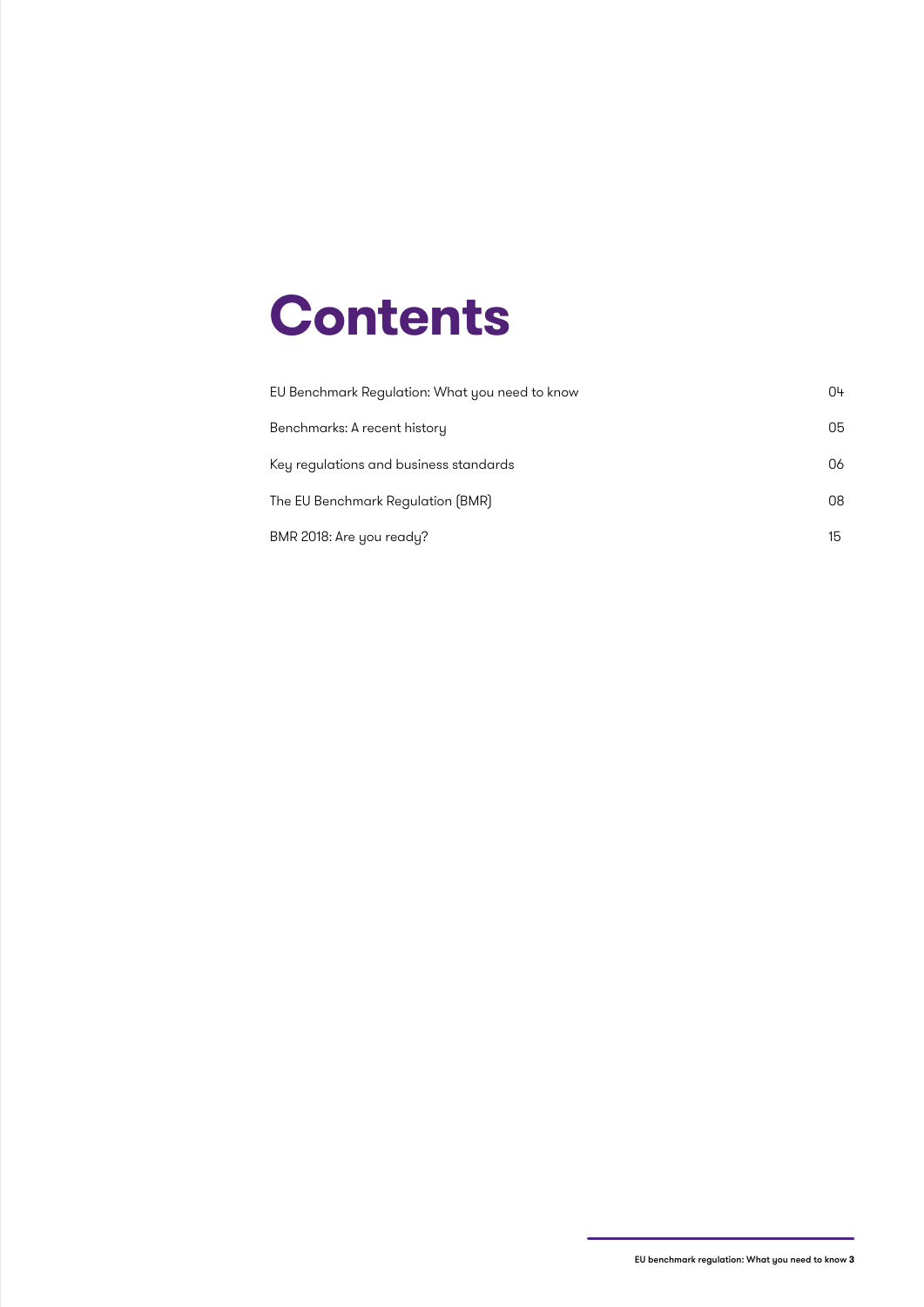# **EU Benchmark Regulation**  What you need to know

The pricing of many financial instruments and financial contracts depends on the accuracy and integrity of benchmarks. Serious cases of manipulation of interest rate benchmarks such as the LIBOR and EURIBOR market-rigging scandals, as well as allegations that energy, oil and foreign exchange benchmarks have been manipulated, demonstrate that benchmarks can be subject to conflicts of interest.

The 10 largest fines levied by FCA against firms are all over £100 million, demonstrating the seriousness with which FCA places on this area. Benchmarks are often used as a reference price for other financial instruments and contracts such as mortgages, and so any manipulation of benchmarks has the potential to negatively impact upon a broad range of investors and consumers, across both institutional wholesale to retail. Failures in, or doubts about, the accuracy and integrity of indices used as benchmarks can undermine market confidence, cause losses to consumers and investors and distort the real economy.

The use of discretion, and weak governance controls, increase the vulnerability of benchmarks to manipulation. As a result, there has been an increase in the amount of pressure on the EU to restore confidence in the integrity and accuracy of benchmarks following these scandals. Multi-million pound fines have already been levied against several European banks and further investigations into manipulations of interest rate, energy and FX benchmarks are still on going.

FCA powers also include the ability to bring criminal prosecutions for certain types of misconduct in relation to regulated benchmarks, (per S91 Financial Services Act 2012), and includes two offences:

- Making false or misleading statements in the course of arrangements for setting a relevant benchmark, intending that the statement(s) will be used for the purpose of setting the benchmark.
- Creating a false or misleading impression as to the price or value of an investment (or as to the appropriate interest rate for a transaction), in the knowledge that the impression may affect the setting of a relevant benchmark.

#### **FCA Enforcement**

The FCA has been swift to take action where they have seen evidence of attempted benchmark manipulation and imposed fines on firms following attempted manipulation of LIBOR, gold and FX benchmarks. Such enforcement has been extended against individuals.

| <b>Firm</b>             | <b>Benchmark</b> | <b>Amount (£ million)</b> |
|-------------------------|------------------|---------------------------|
| <b>Barclays</b>         | <b>FX</b>        | £284m                     |
| <b>UBS</b>              | <b>FX</b>        | £234m                     |
| Deutsche Bank           | LIBOR / EURIBOR  | £227m                     |
| Citibank                | <b>FX</b>        | £226m                     |
| JP Morgan               | <b>FX</b>        | £222m                     |
| <b>RBS</b>              | <b>FX</b>        | £217m                     |
| <b>HSBC</b>             | <b>FX</b>        | £216m                     |
| <b>UBS</b>              | <b>LIBOR</b>     | £160 <sub>m</sub>         |
| Rabobank                | <b>LIBOR</b>     | £105m                     |
| Lloyds Bank of Scotland | LIBOR / BBA Repo | £105 <sub>m</sub>         |

**<sup>4</sup>** EU benchmark regulation: What you need to know Annual waste review - An ever changing landscape **4**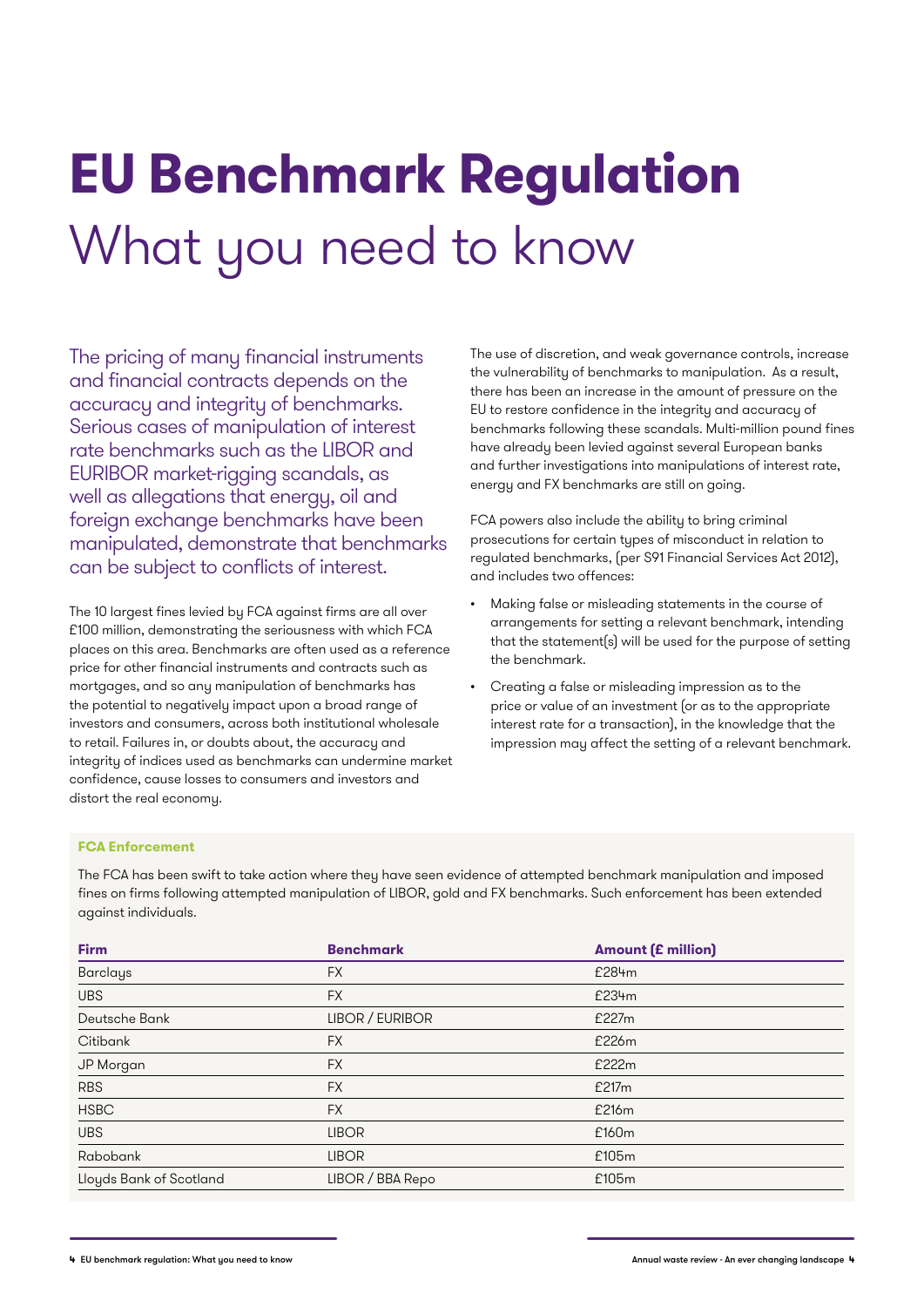### **Benchmarks** A recent history



case resulted in a 14 year custodial sentence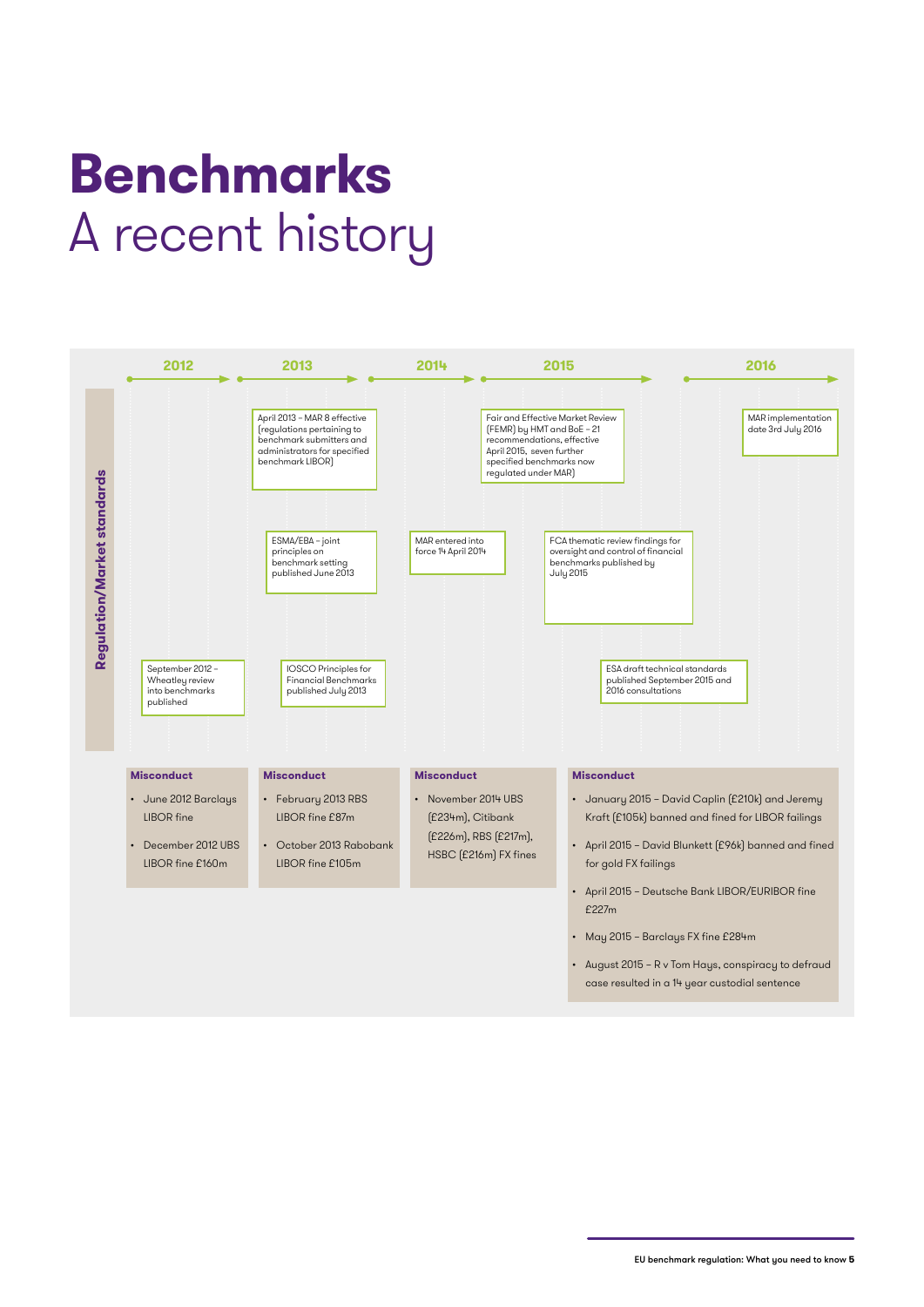### **Key regulations and business standards**

As a result of the additional regulations and scrutiny, there is an increased focus by firms to ensure that the controls in place are robust and sufficient to mitigate risks associated with benchmark activities.

|  | Key requirements for benchmark submitters |
|--|-------------------------------------------|
|--|-------------------------------------------|

| Organisational<br>requirements     | Adequate and effective organisational and governance requirements for process of making<br>benchmark submissions                               |
|------------------------------------|------------------------------------------------------------------------------------------------------------------------------------------------|
| <b>Conflict managment</b>          | Sufficient conflict management processes established, to include approach, policy and control<br>processes                                     |
| <b>Notification</b><br>requirement | FCA notification requirement for suspicions of actual or attempted benchmark manipulation,<br>including collusion                              |
| <b>Record keeping</b>              | Record keeping of benchmark submissions (five years), including relevant and associated information<br>used to create the benchmark submission |
| Audit                              | Appointment of an independent auditor to report annually on compliance                                                                         |

#### **Key Requirements for Benchmark Administrators**

|                                     | Systems and controls Effective organisational requirements to carry out administration of benchmarks to ensure ongoing<br>compliance, oversight and FCA notification requirements established for actual or attempted<br>manipulation, including the following |
|-------------------------------------|----------------------------------------------------------------------------------------------------------------------------------------------------------------------------------------------------------------------------------------------------------------|
| <b>Conflicts of interest</b>        | Identification and management of conflicts of interest                                                                                                                                                                                                         |
| Confidentiality                     | Confidentiality requirements                                                                                                                                                                                                                                   |
| Compliance                          | Arrangements for compliance oversight of benchmark administration                                                                                                                                                                                              |
| <b>Monitoring</b>                   | Monitoring and surveillance of benchmark submissions                                                                                                                                                                                                           |
| Governance                          | Establishment of oversight committee, to ensure practice standards are maintained with respect to<br>submitters, infrastructure providers and users of benchmarks                                                                                              |
| <b>Review</b>                       | Oversight committee to undertake periodic review of practice standards                                                                                                                                                                                         |
| <b>Publication of</b><br>statistics | Daily provision to FCA of all benchmark submissions and quarterly aggregated statistics in the<br>relevant market underlying the benchmark                                                                                                                     |
| <b>Record keeping</b>               | Record keeping of all benchmark submissions used to determine specific benchmarks                                                                                                                                                                              |
| <b>Financial resources</b>          | Requirement to meet all financial liabilities and maintain sufficient financial resources to cover<br>operating costs                                                                                                                                          |
| <b>Notification</b>                 | Notification to FCA as soon as benchmark administrator identifies reasonable possibility of not being<br>able to hold resources to cover operating costs                                                                                                       |
| <b>Access</b>                       | Fair access to benchmarks must be permitted on a non-disciminatory basis to users                                                                                                                                                                              |

**<sup>6</sup>** EU benchmark regulation: What you need to know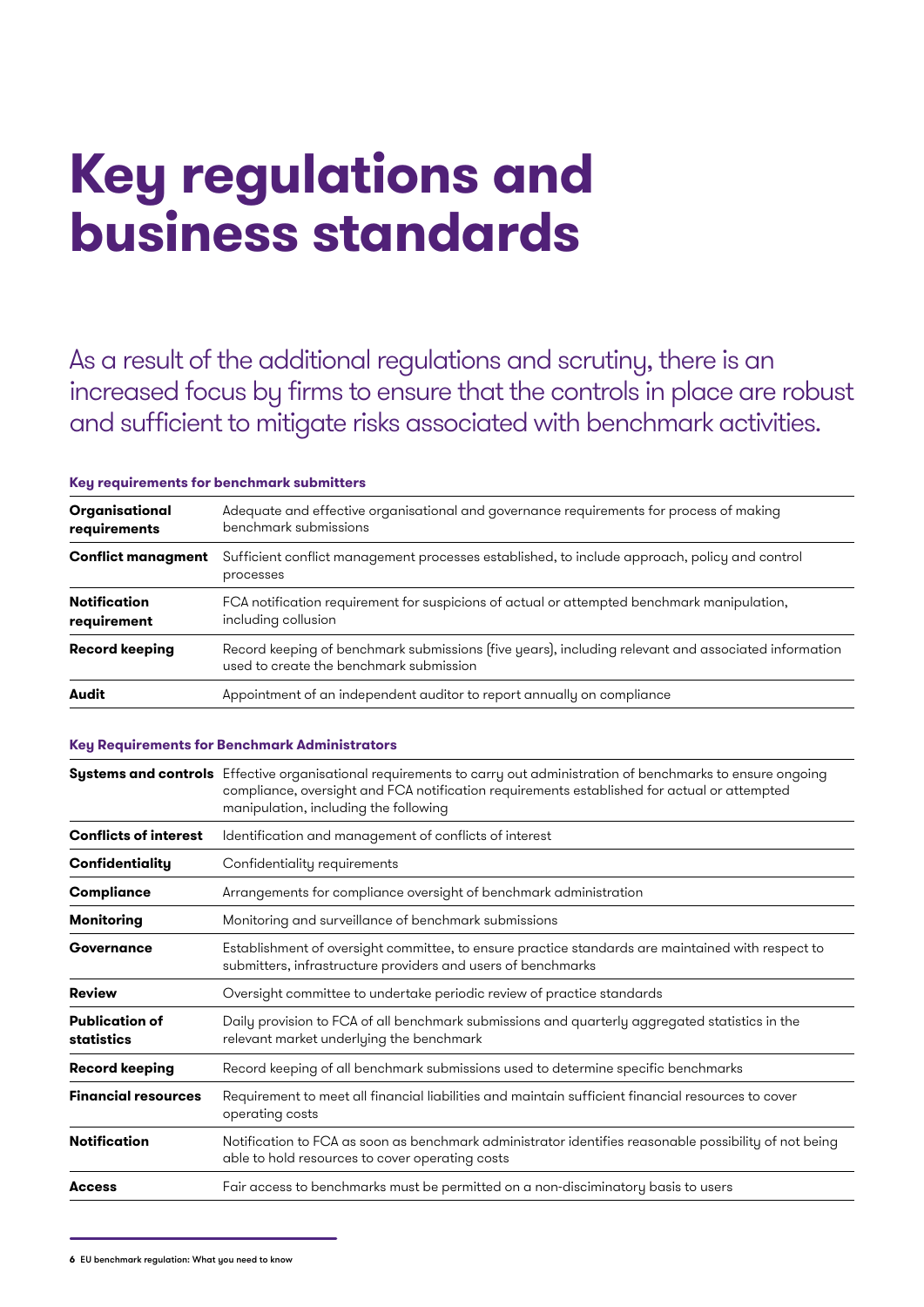The key regulations and business standards to note, include the following:

- **MAR 8** incorporated into the FCA handbook for regulations pertaining to benchmark submitters/administrators for specified benchmarks (currently only seven benchmarks are specified and fall into a regulated activity under the RAO). However, firms who do not submit/administer a specified benchmark should still consider the the following rules.
- **IOSCO Principles** for Financial Market Benchmarks published July 2013. A set of principles governing benchmark activities, which set out recommended practices for benchmark administrators and submitters.
- **Senior Management Regime and Certification Regime –** approval of individuals both as SMR but also as CF40/ CR50 function
- **FCA thematic review** of oversight and controls for financial benchmarks – published July 2015, providing guidance on what firms should consider. The 6 key messages being:
	- − identification of all activities that constitute a benchmark activity
	- improve outstanding gaps
	- strengthen governance and oversight
	- − continue to identify/manage conflict of interest
	- establish robust controls for in-house benchmarks, and
	- the impact of exiting benchmarks needs to be properly considered.
- **EU Market Abuse Regulation (MAR)**  effective July 2016. MAR was specifically amended to ensure wording relating to the prohibition of abuse or manipulation relating to benchmarks.
- **Reviews of regulatory cases as pertains to benchmarking** – There are several findings/conclusions contained within the cases - LIBOR, gold trading, spot- FX trading and the criminal case - R v Tom Hayes. Firms should note these and where necessary provide examples in training/guidance.
- **Continued EU regulatory developments**  There are continued discussions in EU to negotiate a mandate to have EU wide benchmark regulations. Firms should

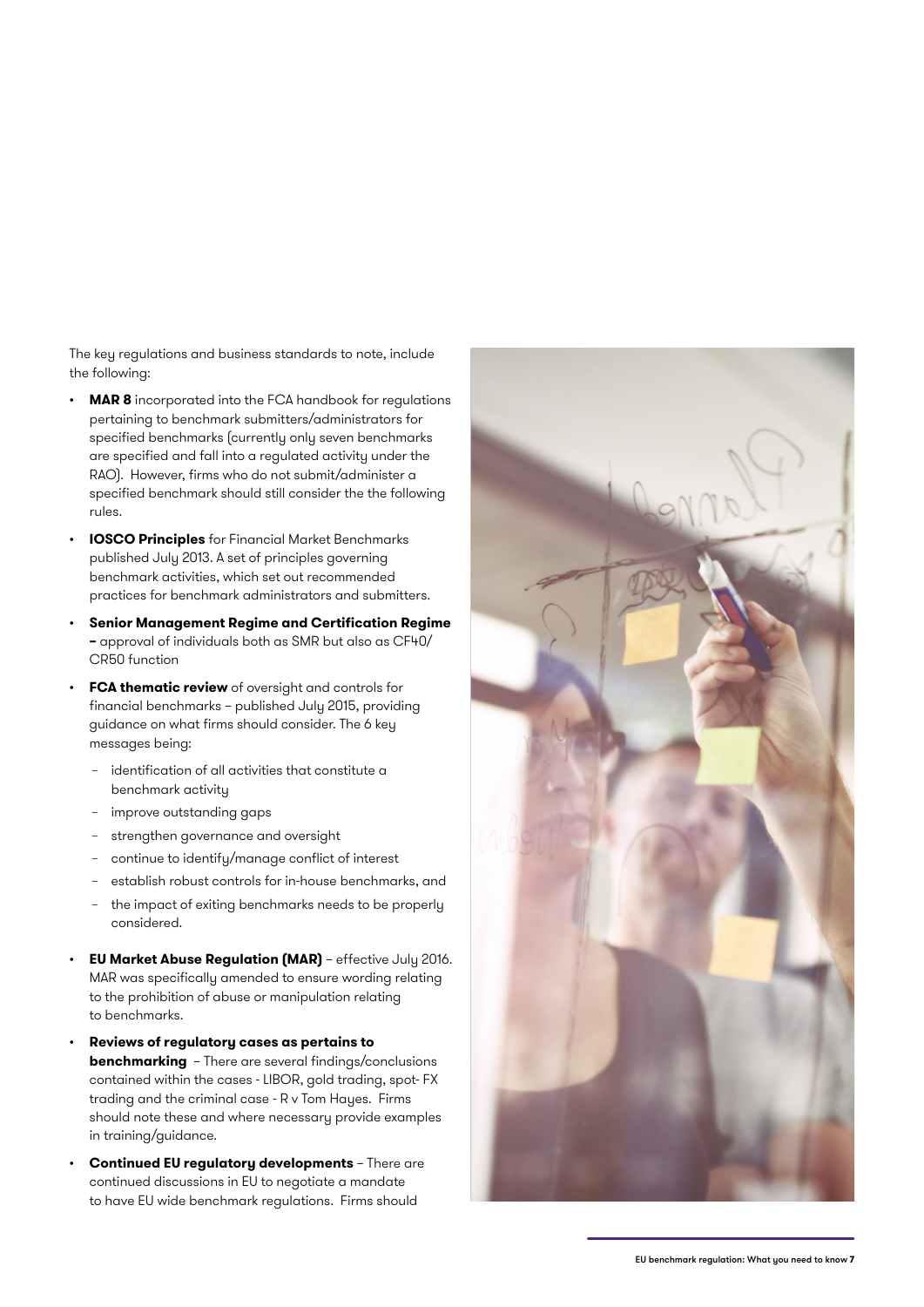## **The EU Benchmark Regulation (BMR)**

BMR entered into force on 30 June 2016. The provisions relating to the mandatory administration of and mandatory contribution to critical benchmarks came into effect immediately. The early application of these provisions on critical benchmarks is intended to prevent critical benchmarks from being undermined by an exodus of contributors. The rest of the Regulation will apply from **1 January 2018**.

BMR aims to reduce the risk of manipulation of benchmarks by addressing conflicts of interest, governance controls and the use of discretion in the benchmark-setting process. It requires EU administrators of a broad class of benchmarks to be authorised or registered by a national regulator and to implement governance systems and other controls to ensure the integrity and reliability of their benchmarks.



**<sup>8</sup>** EU benchmark regulation: What you need to know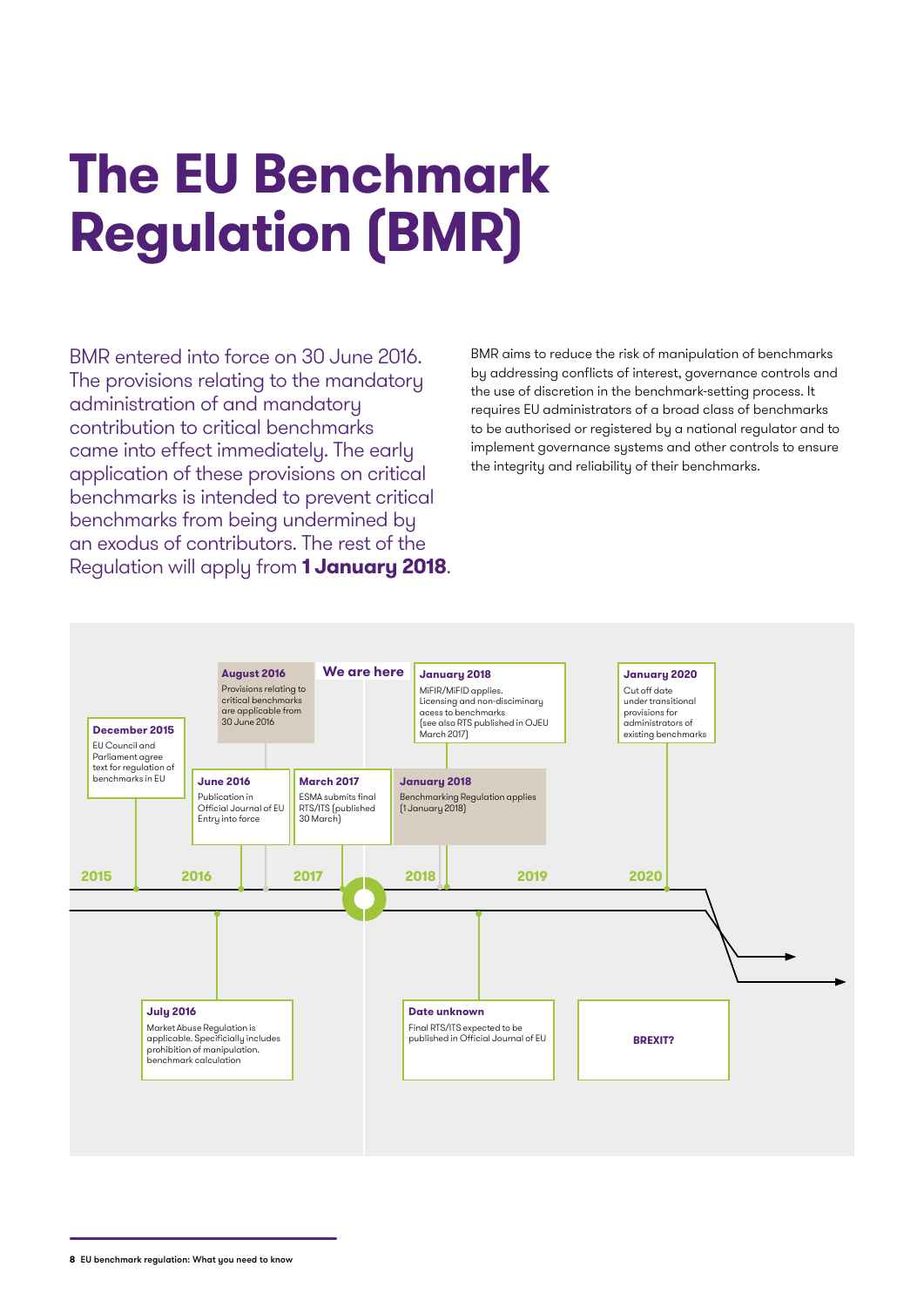### **BMR benchmark definitions**  A broad approach

#### **What is a benchmark?**

The EU Benchmarks Regulation defines an index as a figure that is publicly available and is regularly determined, either by applying a formula to, or making an assessment of, a representative set of underlying data.

#### **Key examples**

Any **index** by reference to which the amount payable under a financial instrument or financial contract, or the value of a financial instrument is determined. Or, an index that is used to measure the performance of an investment fund with the purpose of:

- tracking the return of such index, or
- defining the asset allocation of a portfolio, or
- computing the performance fees.

#### **Any figure:**

- that is published or made available to the public
- that is regularly determined, entirely or partially, by the application of a formula or any other method of calculation, or by an assessment; and on the basis of the value of one or more underlying assets or prices, including estimated prices, actual or estimated interest rates, quotes and committed quotes or other values or surveys.

The aim is to cover indices used in securities or derivatives traded on a regulated trading venue under MiFID II/MiFIR, including securities and derivatives traded outside a venue via an investment firm that is a "systematic internaliser" under MiFID II/MiFIR.

#### **BMR scope and coverage**

BMR also covers indices used to set interest rates under certain consumer loans and consumer mortgages as well as the indices used in index tracking and some other funds.

The concept of "financial instrument" has been borrowed from MiFID. However, only financial instruments which are admitted to trading (or for which a request for admission to trading has been made) are included for the purposes of the Regulation.

Benchmarks provided by central banks, public authorities, central counterparties, the press and credit unions, and priced/value reference priced benchmarks are exempt. In addition, only certain provisions of the Regulation apply to commodity benchmarks.

#### **BMR transitional arrangements**

EU benchmark administrators providing benchmarks on 30 June 2016 will have until 1 January 2020 to apply for authorisation or registration. Transitional provisions will allow these administrators to continue to provide those existing benchmarks (and for supervised entities to continue to use those benchmarks) until 1 January 2020.

After 1 January, 2020 national regulators will be able to permit the continued use of an existing benchmark provided by an EU administrator that does not comply with the Regulation if cessation or change to the benchmark would cause a force majeure event, frustrate or breach the terms of a financial instrument, financial contract or rules of an investment fund that references that benchmark.

No financial instruments, financial contracts or measurements of the performance of an investment fund will be able to add a reference to the existing EU benchmark after 1 January 2020 but no specific provisions allow for the continued production of the benchmark after that date.

Where a benchmark provided by a non-EU administrator is already used in the EU on 30 June 2016 and has not yet been qualified for use in the EU under the Regulation's third country regime, then its use in the EU will only be permitted in a financial instrument or financial contract, or for measuring the performance of an investment fund, that already references the benchmark or adds a reference to the benchmark before 1 January 2020.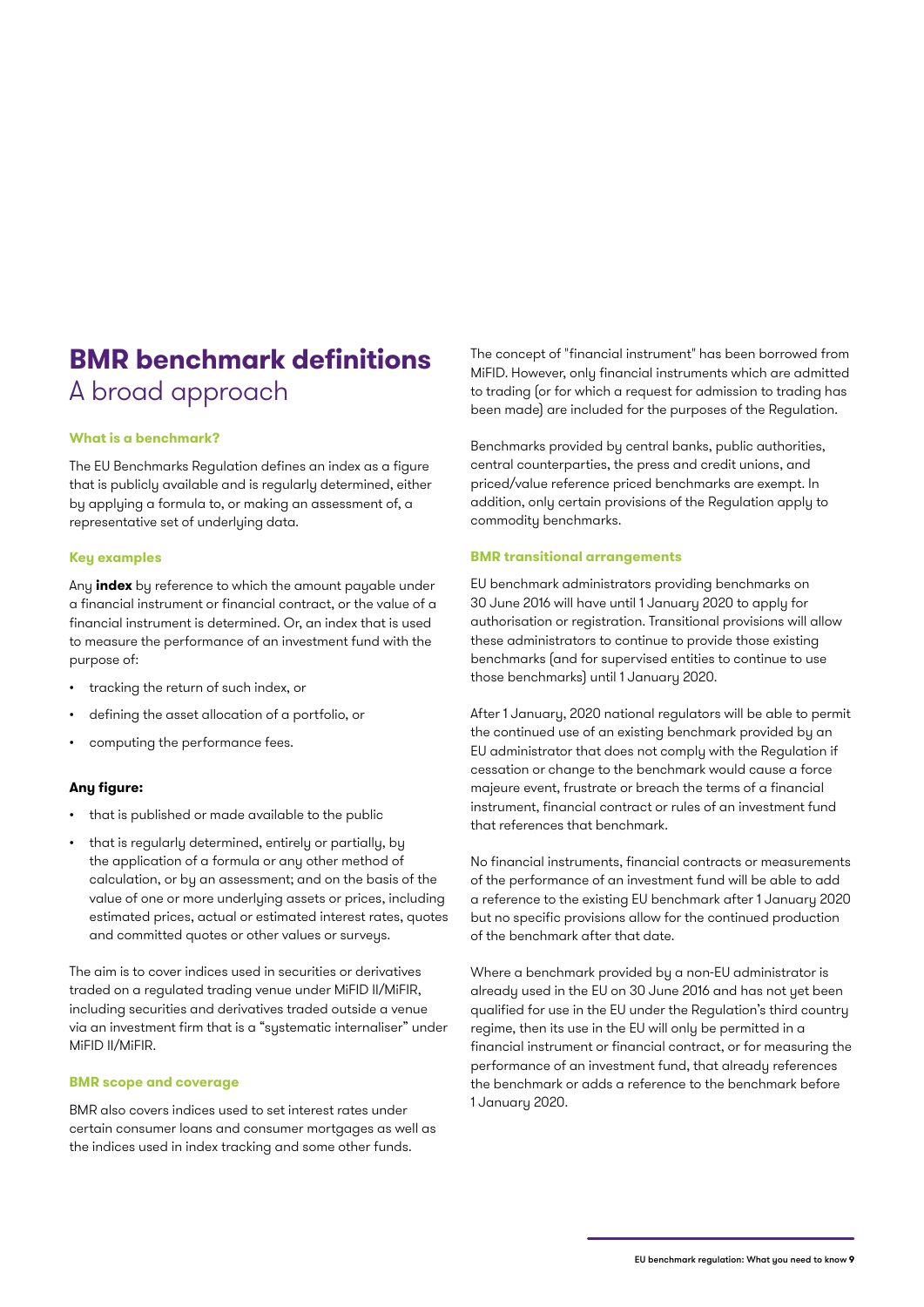#### **Who needs to comply with the Benchmark Regulation?**

Every person located in the EU that has control over the provision of a benchmark will be required to be authorised or registered by a national regulator, unless an exemption applies.

The Benchmark Regulation applies to benchmark administrators, contributors (including submitters) and users. BMR will introduce new regulatory requirements for index providers located in the EU that provide benchmarks used within the EU. Once their benchmarks are used, these providers will become benchmark administrators. They will be expected to apply to their competent authority for authorisation or registration. Index providers (persons who control the provision of an index) who are not aware that benchmarks provided to them fall outside the scope of the Regulation.

#### **EU benchmark administrators**

The obligations that apply to EU benchmark administrators mainly depend on the type and category of their benchmarks. There are four broad types of benchmark, depending on their underlying asset or factor: interest rate benchmarks, commodity benchmarks, regulated-data benchmarks and other (non-commodity) benchmarks. In addition, there are three different categories of benchmark: critical, significant and non-significant.

EU administrators that are supervised entities must be registered under the Regulation, unless they provide a critical benchmark, when they must be authorised. EU administrators that are not supervised entities must be authorised under the Regulation, unless they provide a non-significant benchmark, when they must be registered (note, there is a transitional period).

#### **Administrators**

The Benchmark Regulation overhauls and substantially increases administrators' regulatory burden by requiring strict control standards and oversight requirements on benchmark computation.

Administrators of critical benchmarks are required to be authorised, but administrators of non-critical benchmarks are only subject to a registration requirement. All administrators are required to:

- **a.** Put in place controls (if not already in place) in respect of input data
- **b.** Put in place procedures for reporting of infringements
- **c.** Conduct their work in a transparent manner, including publishing the methodology used for each benchmark it administers. As administrators are also required to put in place a complaint handling framework
- **d.** Ensure any outsourcing of functions comply with outsourcing rules (e.g. controls over the service provider and inability to outsource its regulatory responsibility). Any outsourcing agreements will need to be reviewed for compliance and may need to be re-papered

#### **Code of Conduct**

Administrators of critical benchmarks are required to draw up a code of conduct for each of their benchmarks. The Code needs to set out the respective responsibilities and obligations of the administrator and contributor. In particular, the Code needs to cover certain prescribed elements relating to the description of the input data, policies to ensure contributors provide all relevant input data, systems and controls that contributors are required to establish (including recordkeeping, reporting of suspicious input data reporting and conflict management).

A Code of Conduct for a critical benchmark must be submitted to the relevant national regulatory authority for verification that it complies with the Benchmark Regulation.

Contributors are required to confirm their compliance with the Code and reconfirm compliance when changes are made to the Code.

**<sup>10</sup>** EU benchmark regulation: What you need to know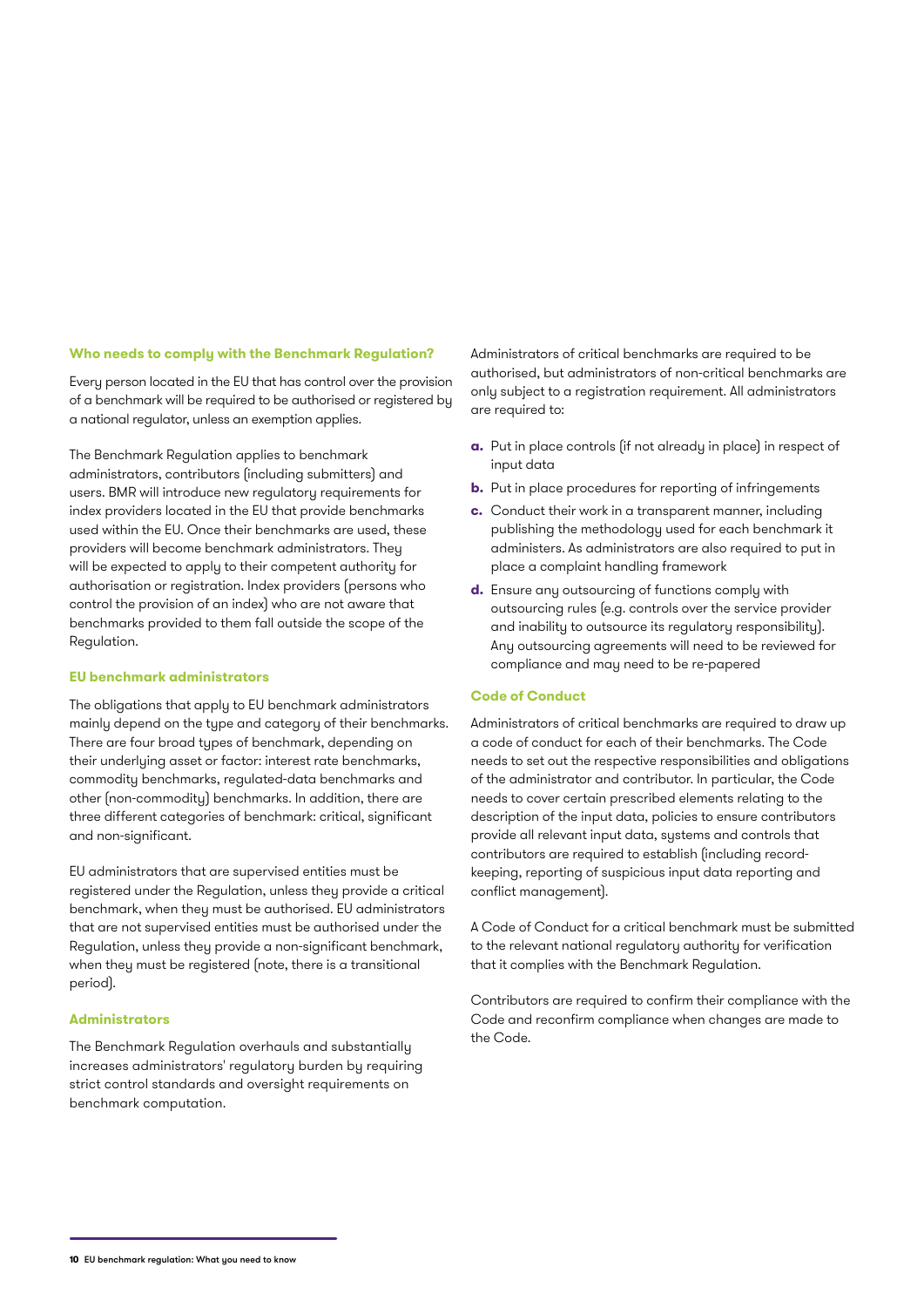#### **What is a critical benchmark?**

The Benchmark Regulation distinguishes between critical and non-critical benchmarks. A "critical benchmark" is:

- **i.** a benchmark which is not based on regulated data [e.g. data from trading venues) with reference value of more than EUR 500 billon; or
- **ii.** a benchmark, which, if ceased, would have a significant adverse impact on financial stability, the orderly functioning of a market, or the real economy of a Member State.

Administrators and contributors of non-critical benchmarks, and non-supervised contributors are subject to a lightertouch regime under the Regulation. Further detail is set out below.

Critical benchmarks are subject to additional requirements, including the following:

- a mandatory annual external audit of compliance
- regulators' powers to delay the discontinuance of the benchmark by requiring the administrator temporarily to continue the provision of the benchmark
- a requirement for the administrator to provide licences of, and information on, the benchmark to all users on a fair, reasonable, transparent and non-discriminatory basis
- regulators may require supervised entities temporarily to contribute input data to the benchmark (although they cannot be required to enter into transactions for this purpose)
- the administrator's home state regulator must establish a college of supervisors to oversee the benchmark, including regulators from other Member States where the benchmark is significant.

The rules on mandatory administration and contribution to benchmarks took effect on 30 June 2016.

#### **Significant and non-significant benchmarks**

Non-critical financial benchmarks will be treated as significant benchmarks if:

- the benchmark underpins business valued at €50bn or more; or
- the benchmark has no, or very few, appropriate market-led substitutes and cessation of, or data failures relating to the benchmark would result in significant and adverse impacts on market integrity, financial stability, consumers, the real economy or the financing of households or corporations in one or more Member States.

Other benchmarks are treated as non-significant. However, it may be difficult for the administrator of a benchmark to establish whether the benchmark should be treated as nonsignificant, particularly where the administrator has no direct information on the volume of business underpinned by the benchmark.

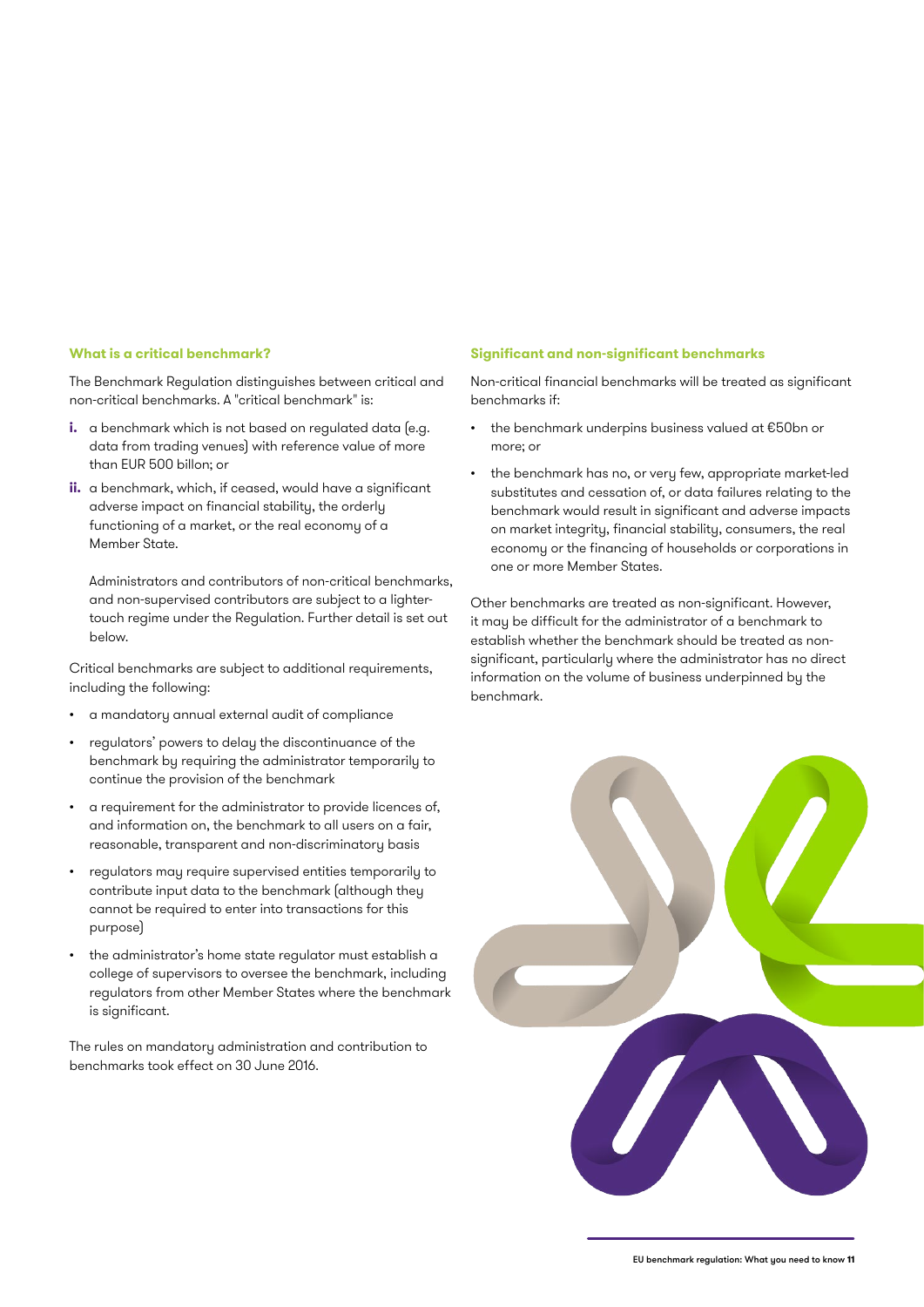The administrator of a significant benchmark has the option to "comply or explain" in relation to some compliance obligations, in particular as regards the operational separation of benchmark activities from other business activities.

However, national regulators have the discretion to override this option taking into account the nature or impact of the benchmark or the size of the administrator.

The administrator of a non-significant benchmark can make greater use of "comply or explain" (without a regulatory override). Such administrators are also exempt from some of the detailed technical standards made under the new Regulation, although ESMA may issue guidelines for these administrators.

#### **Contributors and submitters**

Contributors to benchmarks do not require authorisation or registration under the Regulation. Firms that are already authorised under other EU rules will be subject to additional requirements. Where a benchmark is based on input data from contributors, the administrator must develop a code of conduct for contributors and ensure that contributors adhere to the code. The administrator must also monitor input data and contributors so as to be able to report suspected market abuse to its national regulator.

BMR imposes obligations on supervised entities that contribute input data to benchmarks provided by EU administrators data not affected by conflicts of interest, that discretion is independently and honestly exercised and to a control framework/effective systems and controls to ensure the integrity, accuracy and reliability of input data and compliance with the code of conduct.

The Benchmark Regulation draws a distinction between supervised contributors and non-supervised contributors, recognising the fact that contributing to a benchmark is a voluntary activity and should not be discouraged.

This means that contributors who are already subject to regulation and supervision are within scope of the Regulation and need to comply with requirements relating to governance and control "to ensure the integrity and reliability of all contributions of input data to the administrator" which includes:

- **i.** controls regarding who may submit input data to an administrator
- **ii.** training for submitters
- **iii.** conflict management; and
- **iv.** record keeping.

#### **Benchmark Users**

Users who are regulated entities, will no longer be allowed to use a benchmark unless it is an authorised or registered administrator in the EU or, in the case of third countries, the third country administrator has been recognised or the benchmark has been endorsed. This will be of concern to those who use third country benchmarks.

Benchmark users will be subject to additional requirements if they are an:

- Authorised person; and
- issue a financial instrument that references an index
- determine the amount payable under a financial instrument, mortgage or consumer credit contract referencing an index
- party to a mortgage or consumer credit contract that references an index
- provide borrowing rates calculated as a spread/mark-up over an index or combination of indices and that is solely used as a reference in a consumer credit contract to which the creditor is a party
- measure the performance of an investment fund through an index either to track the return of the fund or to define its asset allocation.

#### **Non-EU benchmarks**

The new rules present a significant implementation challenge, particularly where EU firms reference non-EU benchmarks in securities or derivatives or use them in the management of investment funds. There are three routes through which non-EU administrators can qualify their benchmarks for use in the EU under the Regulation:

**<sup>12</sup>** EU benchmark regulation: What you need to know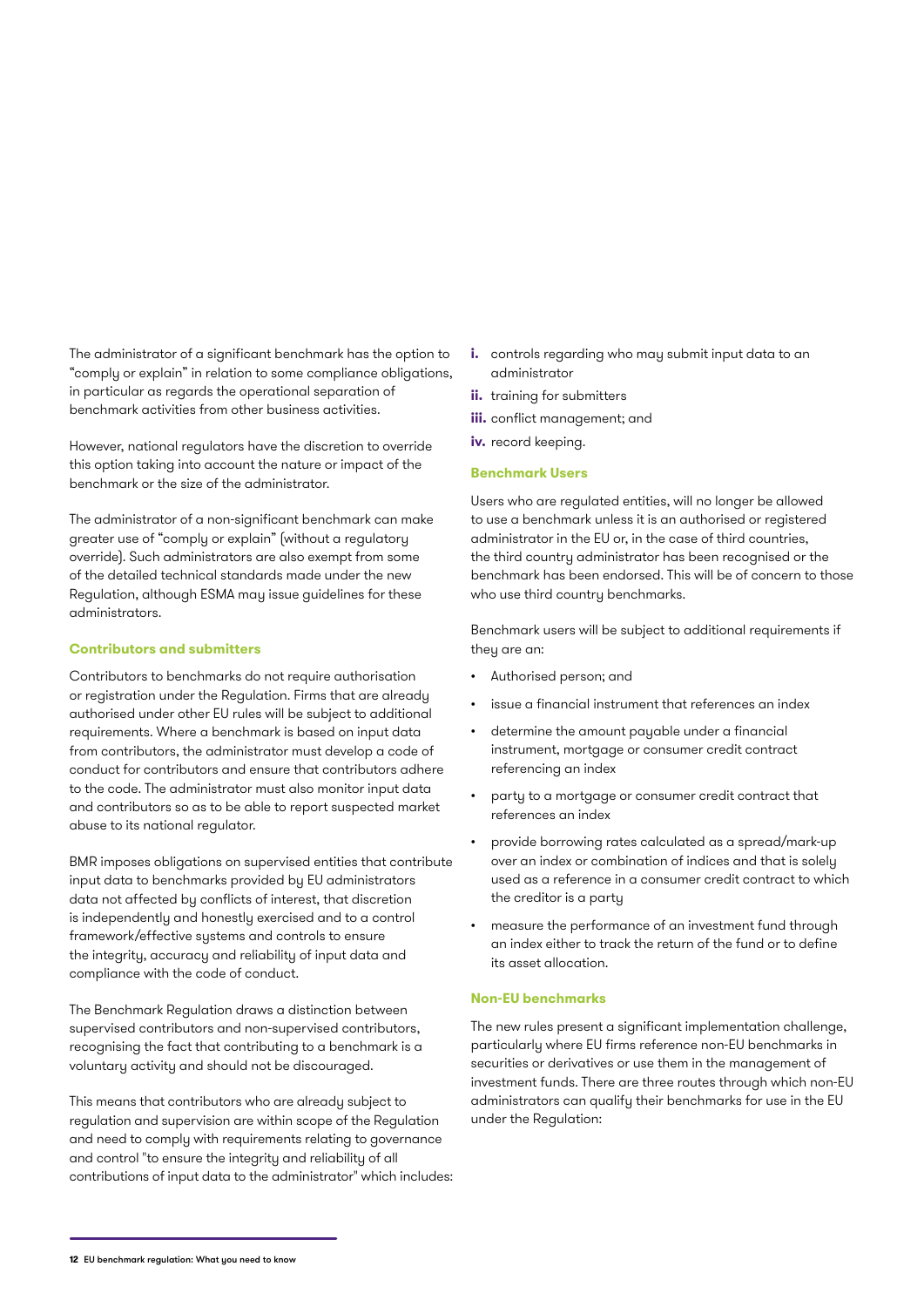| <b>Equivalence</b> | ESMA is able to register benchmarks provided by a non-EU administrator as qualified for EU use if:                                                                                                                                                                                                                                                                                                                                                                                             |  |  |
|--------------------|------------------------------------------------------------------------------------------------------------------------------------------------------------------------------------------------------------------------------------------------------------------------------------------------------------------------------------------------------------------------------------------------------------------------------------------------------------------------------------------------|--|--|
|                    | i. the Commission has adopted an equivalence decision                                                                                                                                                                                                                                                                                                                                                                                                                                          |  |  |
|                    | ii. the administrator is authorised or registered, and is supervised, in the non-EU state                                                                                                                                                                                                                                                                                                                                                                                                      |  |  |
|                    | iii. the administrator has notified ESMA of its consent to the use of its benchmarks in the EU by supervised<br>entities (and of a list of the benchmarks and of the relevant non-EU regulator); and cooperation<br>arrangements between ESMA and the non-EU authority are operational.                                                                                                                                                                                                        |  |  |
| Recognition        | ESMA will be able to register a benchmark provided by a non-EU administrator as qualified for use in the EU,<br>if the administrator has been recognised by the national regulator in its EU Member State of reference and<br>maintains a legal representative in that Member State.                                                                                                                                                                                                           |  |  |
|                    | The non-EU administrator will be allowed to fulfil that compliance obligation by applying the IOSCO Principles<br>but only if the national regulator determines that their application is equivalent to compliance with the<br>requirements established in the Regulation.                                                                                                                                                                                                                     |  |  |
|                    | Non-EU administrators will also have to identify their Member State of reference applying rules that take into<br>account the location of affiliated supervised entities, the location of trading venues for financial instruments<br>referencing their benchmarks and the location of supervised entities using their benchmarks.                                                                                                                                                             |  |  |
| <b>Endorsement</b> | ESMA will also be able to register a benchmark provided by a non-EU administrator as qualified for use in<br>the EU if an administrator or other supervised entity in the EU has been authorised by its national regulator<br>to endorse the benchmark. The endorsing entity will have to have a "clear and well defined role within the<br>control or accountability framework of the third country administrator" that allows it "to effectively monitor the<br>provision of the benchmark". |  |  |
|                    | The endorsing entity is responsible for compliance with the Regulation and will have to satisfy its national<br>regulator that the provision of the third country benchmark fulfils mandatory or voluntary requirements in the<br>non-EU country that are "at least as stringent" as those under the Regulation.                                                                                                                                                                               |  |  |

#### **Consequences**

The new Regulation imposes broad-ranging and exacting requirements on a wide range of market participants. It may reinforce the trend to discontinue benchmarks and reference prices and may result in some non-EU benchmarks becoming unavailable for use in the EU, restricting the range of hedging and investment products available in the EU.

Market participants will need to create implementation plans to prepare for full compliance with the Regulation's requirements by 1 January 2018.

To ensure compliance, the Regulation gives national regulatory authorities wide powers of supervision and investigation and creates sanctions for breach. The maximum fine that can be imposed is:

- **i.** at least three times the amount of the profits gained or losses avoided; or
- **ii.** €500,000 on an individual and EUR 1 million or 10% of total annual turnover on a firm.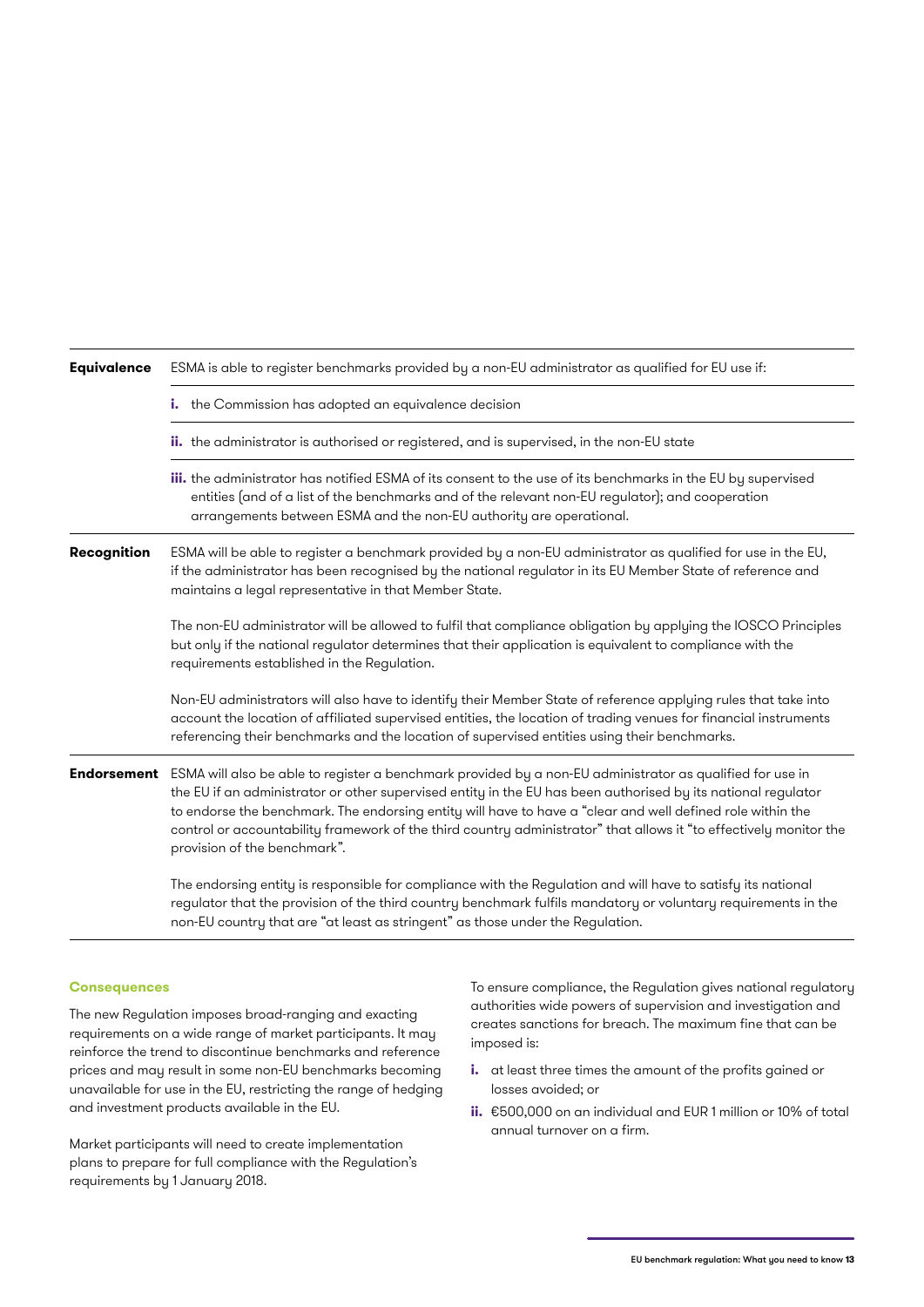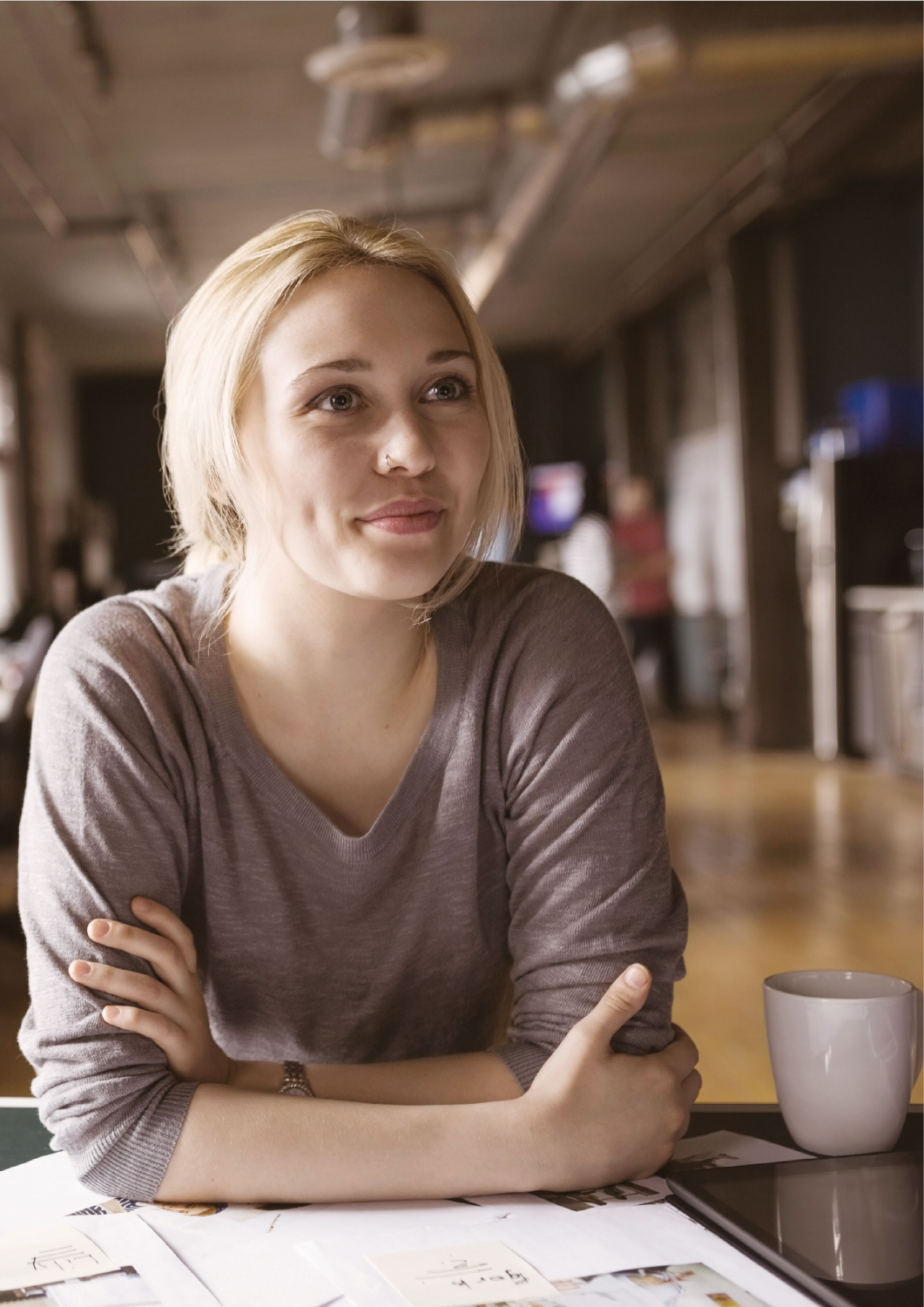# **BMR 2018** Are you ready?

In addition to reviewing internal processes to ensure compliance with existing IOSCO principals MAR and MiFID II, firms should also consider the following:

- Conducting a review of what constitutes a 'benchmark'?
- Completing a comprehensive review on identifying if they are an administrator, contributor or user;
- Evaluation of monitoring and surveillance?
- Performance of a conflictsreview to identify all perceived conflicts regarding their benchmark activity and how this is monitored?
- What are a firm's review/consideration processes if they wish to exist benchmark activities?
- Consideration of other regulations
- Engagement in industry debate particularly around workability of third country regimes